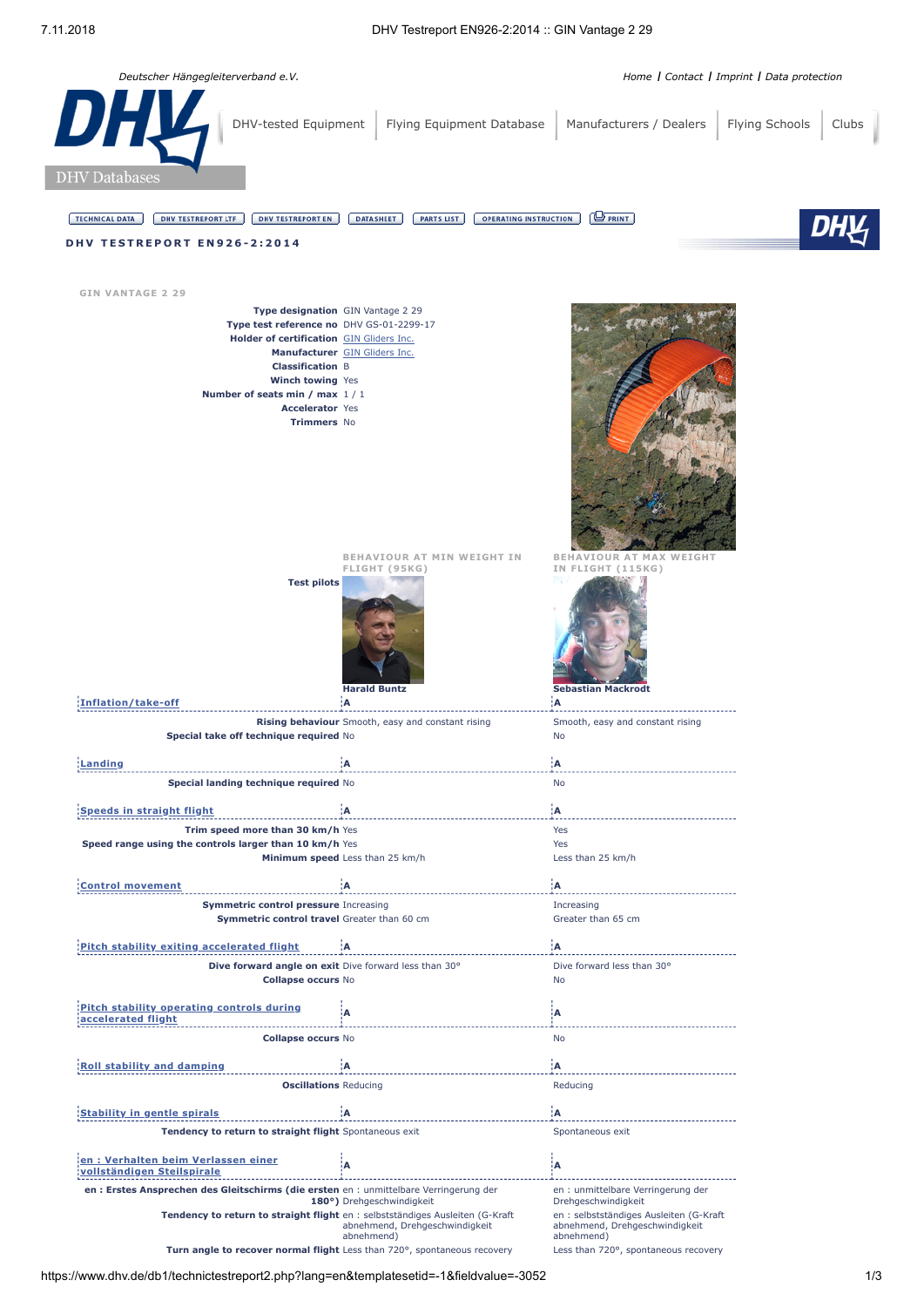| <b>Symmetric front collapse</b>                                  | ۱A.                                                                                    | ۱A.                                                            |
|------------------------------------------------------------------|----------------------------------------------------------------------------------------|----------------------------------------------------------------|
|                                                                  | Entry Rocking back less than 45°                                                       | Rocking back less than 45°                                     |
|                                                                  | Recovery Spontaneous in less than 3 s                                                  | Spontaneous in less than 3 s                                   |
| Dive forward angle on exit Dive forward 0° to 30°                |                                                                                        | Dive forward 0° to 30°                                         |
| <b>Change of course</b> Keeping course<br>Cascade occurs No      |                                                                                        | Keeping course                                                 |
| en: Faltleinen wurden benutzt no                                 |                                                                                        | No<br>no                                                       |
|                                                                  |                                                                                        |                                                                |
| <u>en : Symmetrischer Frontklapper mindestens</u>                |                                                                                        |                                                                |
| 50% Flügeltiefe                                                  |                                                                                        | A                                                              |
|                                                                  | Entry Rocking back less than 45°                                                       | Rocking back less than 45°                                     |
|                                                                  | Recovery Spontaneous in less than 3 s                                                  | Spontaneous in less than 3 s                                   |
| Dive forward angle on exit Dive forward 0° to 30°                |                                                                                        | Dive forward 0° to 30°                                         |
| <b>Change of course Keeping course</b>                           |                                                                                        | Keeping course                                                 |
| Cascade occurs No                                                |                                                                                        | No                                                             |
| en: Faltleinen wurden benutzt no                                 |                                                                                        | no                                                             |
|                                                                  |                                                                                        |                                                                |
| en: Symmetrischer Frontklapper im                                |                                                                                        |                                                                |
| beschleunigten Flug mindestens 50%                               | Α                                                                                      | А                                                              |
| Flügeltiefe                                                      |                                                                                        |                                                                |
|                                                                  | Entry Rocking back less than 45°                                                       | Rocking back less than 45°                                     |
|                                                                  | Recovery Spontaneous in less than 3 s                                                  | Spontaneous in less than 3 s                                   |
| Dive forward angle on exit Dive forward 0° to 30°                |                                                                                        | Dive forward 0° to 30°                                         |
| <b>Change of course Keeping course</b>                           |                                                                                        | Keeping course                                                 |
| Cascade occurs No                                                |                                                                                        | No                                                             |
| en: Faltleinen wurden benutzt no                                 |                                                                                        | no                                                             |
|                                                                  |                                                                                        |                                                                |
| Exiting deep stall (parachutal stall)                            | :A                                                                                     | 'А                                                             |
| <b>Deep stall achieved Yes</b>                                   |                                                                                        | Yes                                                            |
|                                                                  | Recovery Spontaneous in less than 3 s                                                  | Spontaneous in less than 3 s                                   |
| Dive forward angle on exit Dive forward 0° to 30°                |                                                                                        | Dive forward 0° to 30°                                         |
|                                                                  | Change of course Changing course less than 45°                                         | Changing course less than 45°                                  |
| Cascade occurs No                                                |                                                                                        | <b>No</b>                                                      |
|                                                                  |                                                                                        |                                                                |
| <b>High angle of attack recovery</b>                             | A                                                                                      | :A                                                             |
|                                                                  | Recovery Spontaneous in less than 3 s                                                  | Spontaneous in less than 3 s                                   |
| Cascade occurs No                                                |                                                                                        | <b>No</b>                                                      |
|                                                                  |                                                                                        |                                                                |
| <b>Recovery from a developed full stall</b>                      | łА:                                                                                    | :в                                                             |
| Dive forward angle on exit Dive forward 0° to 30°                |                                                                                        | Dive forward 30° to 60°                                        |
|                                                                  | <b>Collapse No collapse</b>                                                            | No collapse                                                    |
| Cascade occurs (other than collapses) No                         |                                                                                        | No                                                             |
|                                                                  |                                                                                        |                                                                |
|                                                                  | Rocking back Less than 45°                                                             | Less than 45°                                                  |
|                                                                  | Line tension Most lines tight                                                          | Most lines tight                                               |
|                                                                  |                                                                                        |                                                                |
| en: Kleiner einseitiger Klapper                                  | :A                                                                                     | 'А                                                             |
| Change of course until re-inflation Less than 90°                |                                                                                        | Less than 90°                                                  |
| Maximum dive forward or roll angle Dive or roll angle 15° to 45° |                                                                                        | Dive or roll angle 0° to 15°                                   |
|                                                                  | Re-inflation behaviour Spontaneous re-inflation                                        | Spontaneous re-inflation                                       |
| Total change of course Less than 360°                            |                                                                                        | Less than 360°                                                 |
|                                                                  | <b>Collapse on the opposite side occurs</b> en : Nein (oder nur eine kleine Anzahl von | en : Nein (oder nur eine kleine Anzahl                         |
|                                                                  | eingeklappten Zellen mit selbstständiger                                               | von eingeklappten Zellen mit                                   |
| <b>Twist occurs No</b>                                           | Wiederöffnung)                                                                         | selbstständiger Wiederöffnung)<br>No                           |
| Cascade occurs No                                                |                                                                                        | No                                                             |
| en: Faltleinen wurden benutzt no                                 |                                                                                        | no                                                             |
|                                                                  |                                                                                        |                                                                |
| en : Großer einseitiger Klapper                                  | ìВ.                                                                                    | ۱A.                                                            |
| Change of course until re-inflation 90° to 180°                  |                                                                                        | Less than 90°                                                  |
| Maximum dive forward or roll angle Dive or roll angle 15° to 45° |                                                                                        | Dive or roll angle 15° to 45°                                  |
|                                                                  | Re-inflation behaviour Spontaneous re-inflation                                        | Spontaneous re-inflation                                       |
| Total change of course Less than 360°                            |                                                                                        | Less than 360°                                                 |
|                                                                  | <b>Collapse on the opposite side occurs</b> en : Nein (oder nur eine kleine Anzahl von | en : Nein (oder nur eine kleine Anzahl                         |
|                                                                  | eingeklappten Zellen mit selbstständiger<br>Wiederöffnung)                             | von eingeklappten Zellen mit<br>selbstständiger Wiederöffnung) |
| <b>Twist occurs No</b>                                           |                                                                                        | No                                                             |
| Cascade occurs No                                                |                                                                                        | No                                                             |
| en: Faltleinen wurden benutzt no                                 |                                                                                        | no                                                             |
|                                                                  |                                                                                        |                                                                |
| en: Kleiner einseitiger Klapper im                               | в                                                                                      | Α                                                              |
| beschleunigten Flug                                              |                                                                                        |                                                                |
| Change of course until re-inflation 90° to 180°                  |                                                                                        | Less than 90°                                                  |
| Maximum dive forward or roll angle Dive or roll angle 15° to 45° |                                                                                        | Dive or roll angle 15° to 45°                                  |
|                                                                  | Re-inflation behaviour Spontaneous re-inflation                                        | Spontaneous re-inflation                                       |
| Total change of course Less than 360°                            |                                                                                        | Less than 360°                                                 |
|                                                                  | <b>Collapse on the opposite side occurs</b> en : Nein (oder nur eine kleine Anzahl von | en : Nein (oder nur eine kleine Anzahl                         |
|                                                                  | eingeklappten Zellen mit selbstständiger                                               | von eingeklappten Zellen mit                                   |
| <b>Twist occurs No</b>                                           | Wiederöffnung)                                                                         | selbstständiger Wiederöffnung)                                 |
| Cascade occurs No                                                |                                                                                        | No<br>No                                                       |
| en : Faltleinen wurden benutzt no                                |                                                                                        | no                                                             |
|                                                                  |                                                                                        |                                                                |
| en : Großer einseitiger Klapper im<br>beschleunigten Flug        | в                                                                                      | в                                                              |

**Change of course until re-inflation** 90° to 180° **course until re-inflation** 90° to 180°

https://www.dhv.de/db1/technictestreport2.php?lang=en&templatesetid=-1&fieldvalue=-3052 2/3